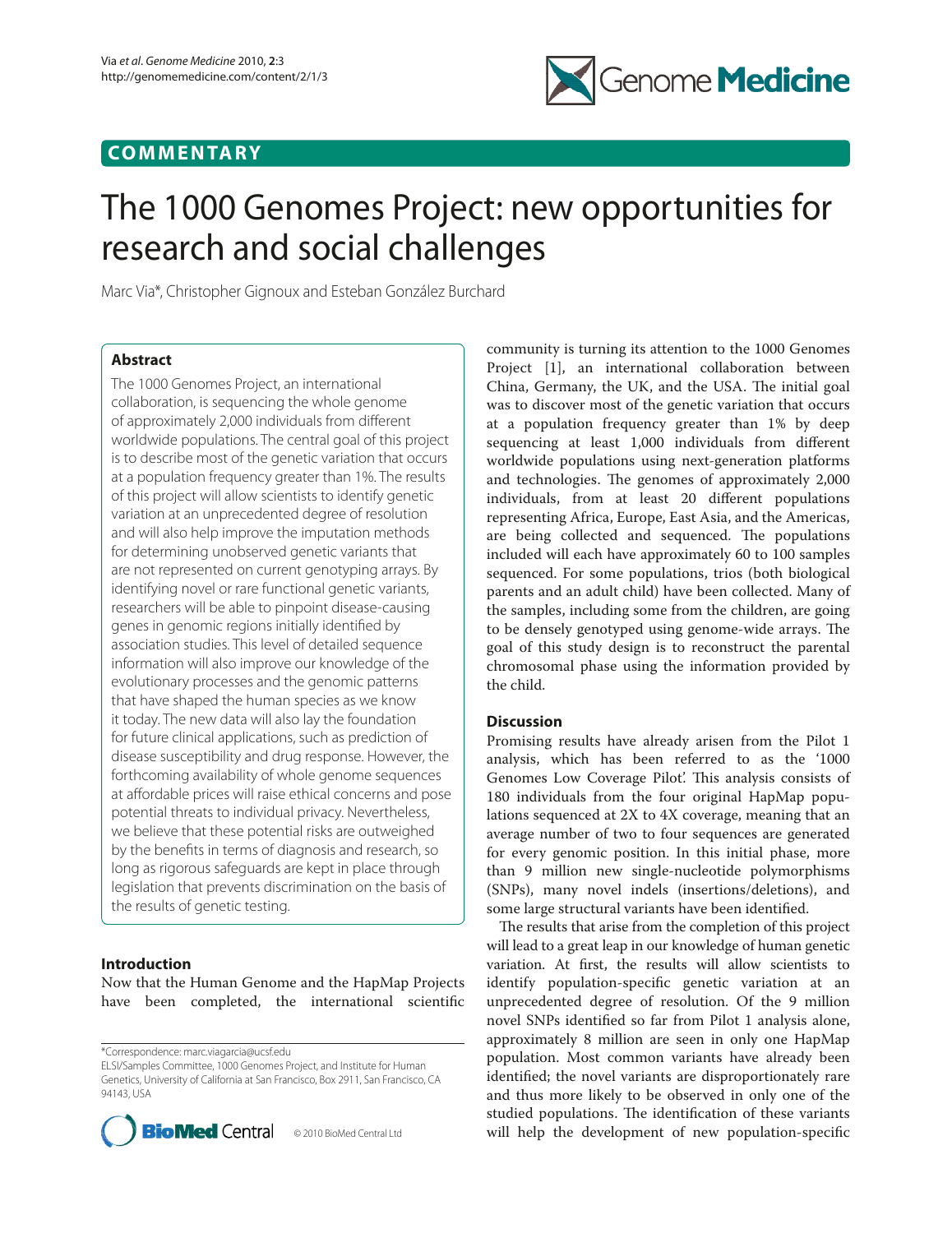genotyping arrays. This will maximize genome coverage while minimizing the ascertainment bias that affects currently available arrays, especially for non-European populations. This unbiased survey of polymorphism in diverse groups will also help improve the imputation methods for genetic variants that are not represented on current arrays.

In addition to improving the resolution of population genetics, the clinical implications are endless. For example, genome-wide association studies (GWASs) are now routinely used to identify genomic regions associated with common human diseases. However, these studies rarely identify the precise causative genes or sequence variants. The reason for this is that the human genome contains regions of strong linkage disequilibrium, and a disease-associated locus can encompass several genes and multiple tightly associated polymorphisms. In addition, current arrays emphasize so-called 'tag SNPs', or SNPs that are highly correlated with their local linkage disequilibrium structure to provide more even coverage across the genome. These SNPs can usually be found in introns or intergenic regions, not coding regions or known regulatory elements that are likely to be functional. This makes it difficult to pinpoint causal variants by association mapping using genotyping arrays alone. Deep sequencing studies will identify novel or rare functional variants, thereby allowing scientists to find all potential disease-causing variants and genes. However, the strong associations among genetic variants in a given genomic region will require experimental studies to be performed to determine which of the associated genetic variants are actually functionally causal. Recent work has shown on a small level that resequencing of candidate regions from GWASs can often uncover rarer variants with higher effects and more direct functional consequences in common diseases [2].

The unprecedented level of sequence information that will arise from the 1000 Genomes Project will also improve our knowledge of genomic configurations that were shaped by evolutionary processes. For example, analyses of the distribution of SNP density along chromosomes will inform us about chromosomal regions that are more susceptible to selective pressures or differential patterns as a result of the expansion of humans throughout different continents. Recent findings from exonic resequencing have shown that patterns of populationspecific rare, deleterious mutations (such as those that cause Mendelian recessive diseases) in coding regions can be largely explained by historical processes affecting specific populations [3]. However, understanding how these processes occur, which genes are affected, and which other populations in the future could have a higher prevalence of diseases caused by rare variants requires a large-scale resource for validation of population genetics

methods, a resource such as the 1000 Genomes Project. The samples that are included in the 1000 Genomes Project do not have identifying information, phenotypes, or clinical data available. The project is providing a resource about human genetic variation that will be used in many studies of particular phenotypes, such as complex diseases or drug response.

The availability of full genome sequences from worldwide samples will directly improve the accuracy of direct-to-consumer genetic ancestry tests. Medical applications, such as determining drug efficacy and/or toxicity and prediction of disease and prognosis, will need further deep sequencing in clinical projects before public benefits from these new technologies are developed. The attention from the media will probably increase the public's expectations of the 1000 Genomes Project and its potential applications. However, scientists should take advantage of the increased public awareness to highlight the importance of genetic research and to encourage the participation of all communities in future research. Larger follow-up studies will be needed to achieve the required statistical power to establish conclusions in datasets that will include billions of variables integrating genomic data with future transcriptomic, proteomic, and epigenetic information.

The recent improvements in sequencing technology, which allow the sequencing of samples for the 1000 Genomes Project, presage the forthcoming availability of whole genome sequences at affordable prices. The sequencing of individual genomes raises concerns about potential threats to privacy and other ethical issues. Although the USA recently passed the Genetic Information Nondiscrimination Act (GINA), prohibiting genetic discrimination in employment and health insurance [4], the protection of individual rights varies from country to country. For example, the European Commission strongly recommends the prevention of discrimination as a result of genetic testing in insurance and employment [5]. However, the EU does not have uniform legislation regarding whether it is legal for insurance companies or employers to access genetic testing results or other medical records. Rather, the decision on whether to legislate the use of genetic test results has been left to the discretion of each individual country.

### **Conclusions**

The information that the 1000 Genomes Project and the next generation of deep sequencing platforms will provide is unprecedented and will have important implications for genetics and health as we move closer and closer to the era of the ubiquitous personal genome as part of our medical record.

Despite our best intentions, history has demonstrated that it will be very difficult to get the genie back into the